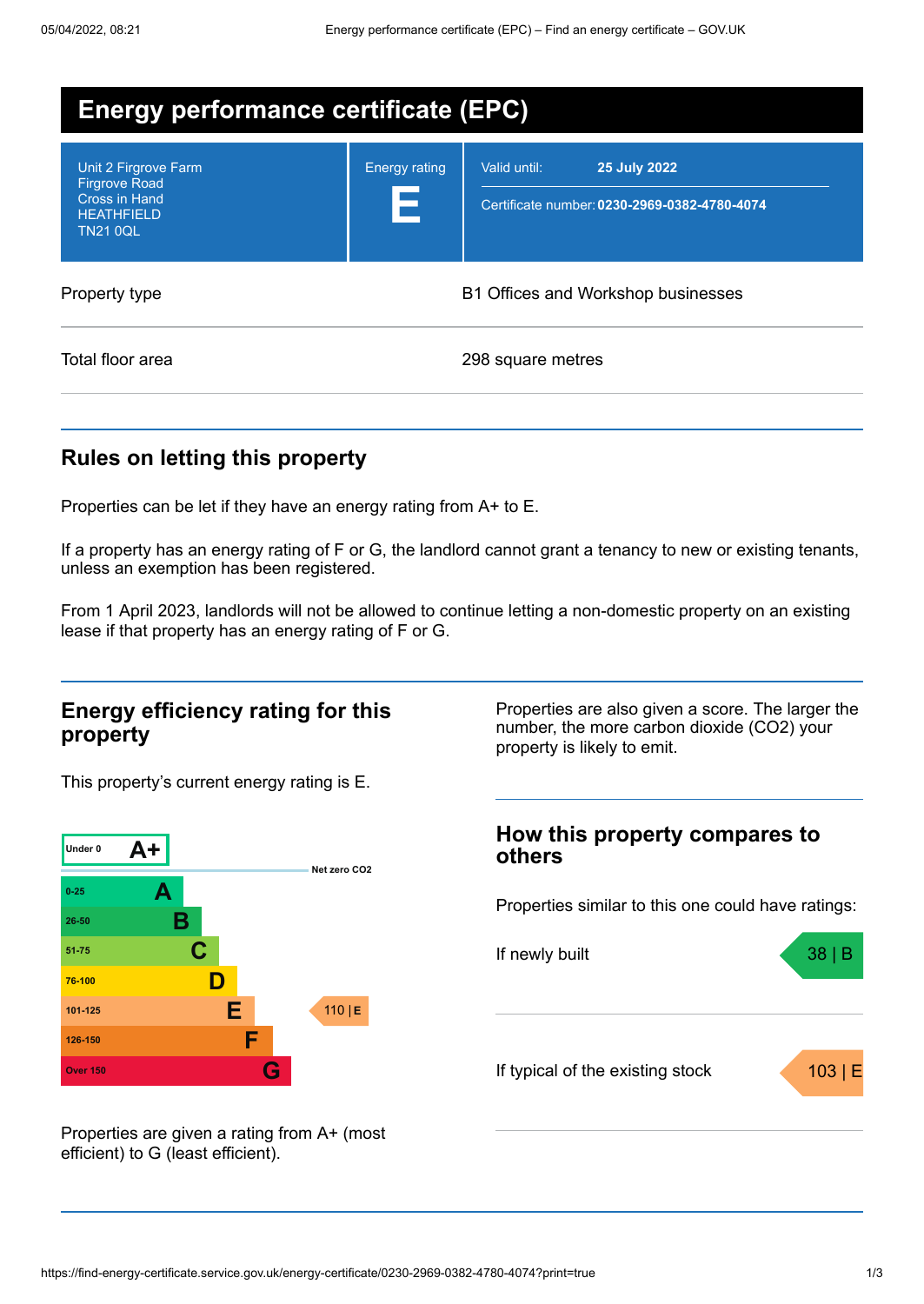# **Breakdown of this property's energy performance**

| Main heating fuel                          | <b>Grid Supplied Electricity</b>       |
|--------------------------------------------|----------------------------------------|
| <b>Building environment</b>                | <b>Heating and Natural Ventilation</b> |
| Assessment level                           | 3                                      |
| Building emission rate (kgCO2/m2 per year) | 70.03                                  |
|                                            |                                        |

# **Recommendation report**

Guidance on improving the energy performance of this property can be found in the recommendation report [\(/energy-certificate/9247-4083-0628-0400-7925\)](https://find-energy-certificate.service.gov.uk/energy-certificate/9247-4083-0628-0400-7925).